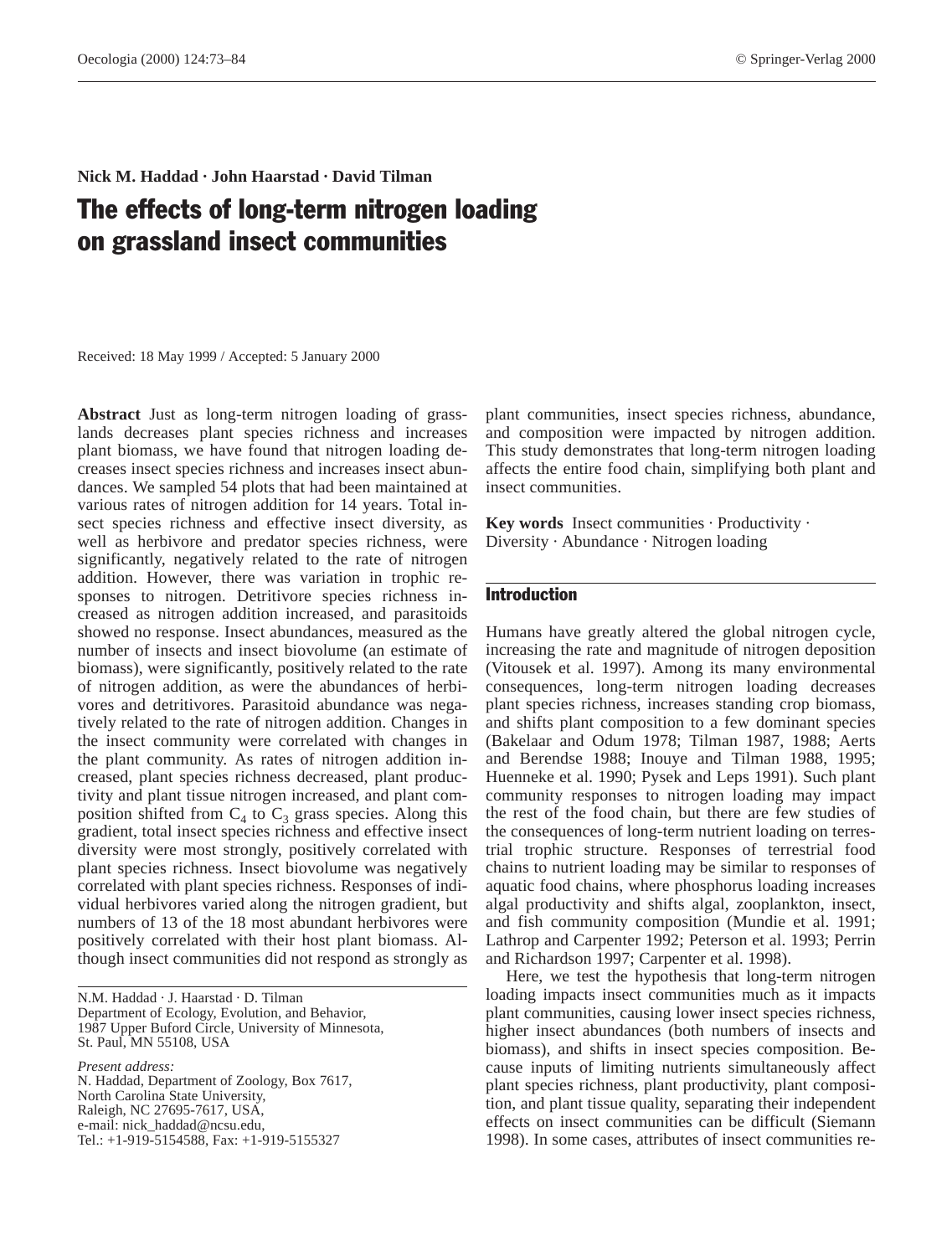spond similarly to changes in plant species richness, plant productivity, plant composition, and plant tissue quality along nitrogen gradients. For example, high nitrogen input should increase insect abundances because these increase as plant species richness decreases, as plant productivity increases, and as plant composition shifts to a few dominant plant species with high tissue quality (Pimentel 1961; Tahvanainen and Root 1972; Root 1973; Hurd and Wolf 1974; Vince et al. 1981; Strauss 1987; Sedlacek et al. 1988; Andow 1991; Siemann 1998). Numerous studies have shown that nitrogen fertilization increases tissue quality for many insect species by increasing plant tissue nitrogen, soluble nitrogen, and amino acid concentrations, and fertilized plants can then support larger insect population sizes (e.g., McNeill and Southwood 1978; Mattson 1980; Scriber and Slansky 1981; Scriber 1984; Strong et al. 1984; Nordin et al. 1998).

The effects of nitrogen addition on insect diversity are more complicated because changes in the plant community may have opposing effects on insect species richness. When nitrogen input is high, the resulting lower plant species richness should decrease insect species richness because the diversity of resources for insect specialists is lower (Murdoch et al. 1972; Nagel 1979; Siemann et al. 1998; Knops et al. 1999). But nitrogen inputs should also increase plant productivity, which should increase the availability of insect resources and increase the number of insect individuals and possibly the number of insect species (Hurd et al. 1971; Hurd and Wolf 1974; Kirchner 1977; Vince et al. 1981; but see Prestidge 1982; Sedlacek et al. 1988; Siemann 1998). In addition, fertilized plants with higher tissue quality should be resources for a greater number of generalist herbivore species and individuals (Mattson 1980; Prestidge and McNeill 1983a; Strauss 1987; Nordin et al. 1998). Thus, the effects of nutrient addition on insect communities are potentially complex and interrelated.

Results of previous studies along experimental nitrogen gradients illustrate difficulties in predicting insect community responses to nitrogen loading. In these studies, data were collected 1–2 years after nitrogen manipulations (Hurd et al. 1971; Hurd and Wolf 1974; Kirchner 1977; Sedlacek et al. 1988; Siemann 1998). Each reported that higher nitrogen input increased insect species richness. These results are consistent with the prediction that nitrogen input increases plant productivity and tissue quality, which increases insect species richness, but contrast with the prediction that nutrient addition decreases plant species richness, which would then decrease insect species richness. Even when plant productivity is held constant, insect species richness may increase as plant species richness decreases due to the effects of nutrient addition on predator-prey interactions (Siemann 1998). However, plant community responses to nutrient addition occur over many years (Carson and Barrett 1988; Goldberg and Miller 1990; Tilman 1993). Previous studies may have been analyzing insect responses to short-term changes in plant productivity, rather than to changes in plant species richness that occur after long-term nutrient loading.

To better understand insect responses to long-term nutrient addition, we evaluated the diversity and abundance of insects along a nitrogen addition gradient that had been experimentally maintained for 14 years (Tilman 1987, 1988, 1996). We analyzed the responses of insect species richness and abundance (both the number of insects and biovolume, an approximation of biomass) to the rate of nitrogen input, which was the direct experimental manipulation. In addition, to gain insights into the factors that might have contributed to insect responses to nitrogen addition, we used multiple regressions to try to identify the influences of plant species richness, plant productivity, plant composition, and plant tissue nitrogen on insect communities. Clearly, such analyses are not as definitive as analyses based solely on manipulated variables, but they might provide insights into responses of the insect community. We controlled for spatial effects on local diversity that might result from the small size and proximity of our experimental plots. Because nutrient addition may alter trophic interactions between insects (Siemann 1998), we also controlled for the effects of trophic interactions on species richness and abundance at each trophic level.

## **Methods**

#### Nitrogen addition experiment

The experiment was conducted at Cedar Creek Natural History Area, which is located in Isanti and Anoka Counties in east-central Minnesota, in field C described in Tilman (1987, 1988). The field was abandoned from agriculture in 1935. Beginning in 1982, the field was fenced above- and belowground to exclude non-insect herbivores and divided into 54 4×4 m plots, each separated from adjacent plots by 1 m on each side and by aluminum flashing buried to a depth of 25 cm. The completely randomized design included nine treatments – six replicates each of a control (no nutrients added), and eight treatments that received a mixture of P, K, Ca, Mg, S, and trace metals (achieved by adding 10 g·m<sup>-2</sup>  $P_2O_5$ ) and K<sub>2</sub>O, 15 g·m<sup>-2</sup> MgSO<sub>4</sub>, 20 g·m<sup>-2</sup> CaCO<sub>3</sub>, and 0.0625 ml·m<sup>-2</sup> trace metals), and nitrogen in amounts of 0.0, 1.0, 2.0, 3.4, 5.4, 9.5, 17.0, or 27.2 g·m<sup>-2</sup>·year<sup>-1</sup>.

#### Plant community responses

Detailed descriptions of plant species richness, plant productivity, plant composition, and plant community stability in these plots are presented in Tilman (1987, 1988, 1993, 1996), Inouye and Tilman (1988, 1995), and Tilman and Downing (1994). Vegetation in lownitrogen plots was composed of perennial bunch grasses, primarily *Schizachyrium scoparium*, and forbs, including *Artemisia ludoviciana*, *Aster azureus*, and *Solidago rigida*. High-nitrogen plots were dominated by perennial C<sub>3</sub> grasses, including *Poa pratensis* and *Agropyron repens*.

As had been done every year since 1982, a 10×300 cm strip of vegetation was clipped in each plot at ground level in early July of both 1995 and 1996. Samples were sorted to litter or individual living species, dried, and weighed. A different area within the plot was clipped each year. Plant variables used in statistical analyses of insect species richness and abundance included plant species richness, total plant productivity, total litter biomass, plant functional group composition, and plant tissue nitrogen. Plant productivity was estimated as total standing crop biomass. Plants were separated into one of five functional groups:  $C_3$  grasses,  $C_4$  grass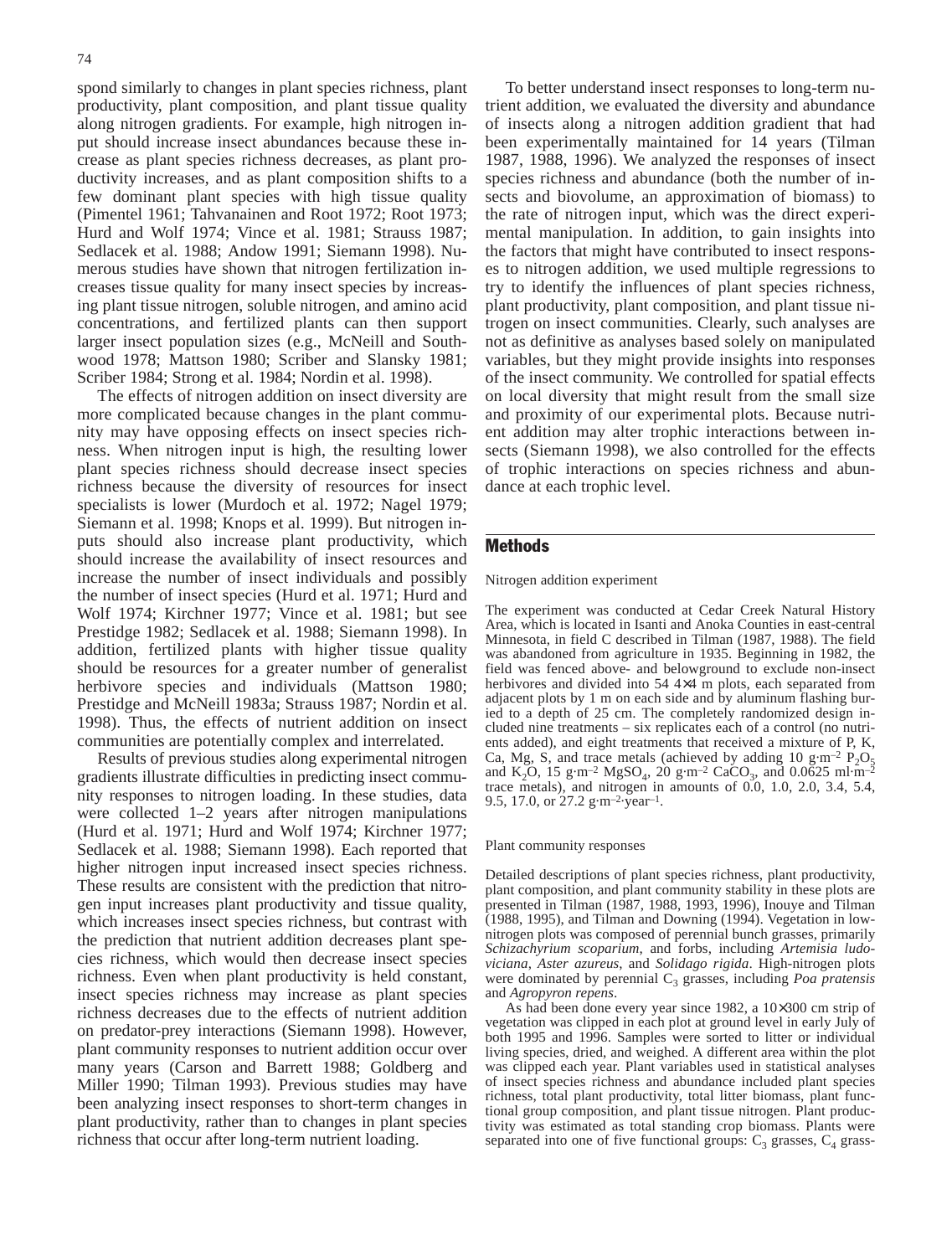es, forbs, legumes, and woody plants. To determine the effects of plant composition on insects, the proportion of total biomass of  $C_3$ grasses (the most productive group) was included as an independent variable. Plant tissue nitrogen was measured in the experimental plots as part of another study in 1993 (Wedin and Tilman 1996). Although tissue nitrogen varied within plants among years, the 1993 measures characterized differences among plants that would be retained across years and would most influence insect communities. Plot tissue nitrogen was estimated by summing percent tissue nitrogen for each species in each plot in 1993 multiplied by species average biomass in 1995 and 1996. This measure of plant tissue quality was not ideal; however, foliar tissue nitrogen was assumed a good correlate of other characteristics, like soluble nitrogen, amino acid concentration, and the C:N ratio, which are known to influence herbivores (Prestidge and McNeill 1983a; Brodbeck and Strong 1987; Nordin et al. 1998). Values of plant variables from the 2 study years were averaged, except in analyses of numbers of individual insect species that occurred in only 1 of the 2 years.

#### Insect surveys

On 31 August 1995, 28 June 1996, and 30 July 1996, each of the 54 plots was sampled for insects and other arthropods, including mites and spiders. Each sample consisted of 25 sweeps with a standard 15-inch-diameter light muslin net. While sweep netting does not sample all insects in the community, community measures obtained from sweep netting have been shown to be highly correlated with insects sampled by other methods at Cedar Creek, particularly suction sampling (Siemann 1998; N.M. Haddad, unpublished data). Net contents were transferred to a 4-l plastic bag and frozen. Samples were subsequently thawed, dried, and examined under a Bausch and Lomb  $\times$ 10 scope. All individuals were identified to species or morphospecies and counted. Counts were exact for all insects except aphids, which, when counts were high, were approximated to the nearest 10. Voucher specimens were stored in an insect collection at Cedar Creek Natural History Area, Bethel, Minn.

#### Analysis

We analyzed the responses of insect abundance, insect species richness and effective diversity  $(e^{H'}$ , where  $H'$  is the Shannon index, measured as  $-\Sigma p_i \times \log(p_i)$  and  $p_i$  is the proportion of individuals represented by species i). Effective diversity controlled for differences in species richness caused by differences in numbers of insects sampled (Ricklefs and Miller 2000); other diversity measures, including Fischer's  $\alpha$  and Simpson's index, were also analyzed, but results did not differ from effective diversity and are not presented. We used two measures of insect abundance, including number of individuals and total biovolume, an estimate of biomass. Biovolumes were calculated as the average product of the maximum length, width, and thickness of each species (Siemann et al. 1996) and were measured for five individuals or, if fewer were collected, for all individuals collected. When possible, we used biovolumes determined by Siemann et al. (1996), supplementing measurements for species new to this study.

Insect data were analyzed in three stages. First we used simple regressions to examine the dependence of insect species richness, effective diversity, and abundance on the rate of nitrogen addition. Second, we performed backwards elimination multiple regressions that examined insect responses to nitrogen, plant species richness, plant productivity, plant composition, and plant tissue nitrogen. Third, we performed backwards elimination multiple regressions to assess the response of each insect trophic level. Analyses with plant community variables were strictly correlative, since only nitrogen was manipulated and the plant variables were often correlated with each other. However, we tested for collinearity (Freund and Littell 1991), and if two variables were collinear we dropped one variable from the final model.

To determine spatial effects on insect species richness and abundance in our small experimental plots, we performed a multiple regression with the rate of nitrogen addition and a neighborhood index, calculated as the mean insect species richness or number of insects in the four plots surrounding the focal plot or, for plots on the edge of the experiment, in the two or three neighboring plots. Other neighborhood indices using more distant plots were never significant, and are not reported. We also analyzed how differences in insect community composition between target and nearby plots (measured as the proportion of shared species between all plot pairs using the Jaccard index) were influenced by differences in (1) rates of nitrogen addition (measured as the difference in rank order of experimental treatment) and (2) spatial distance.

Insects were classified into one of five trophic categories, based on field observations and a literature review. Herbivores fed on live vascular plant tissue; parasitoids fed on and developed within other animals; predators killed and consumed other insects; detritivores fed on fungi or dead plant or animal tissues or byproducts, and omnivores, all ants, consumed both plant and animal tissues. A small number of individuals of a small number of species with aquatic larval stages that could not be classified into one of the five categories were excluded from trophic analyses. When species occupied different trophic levels in different stages of their life cycles, we assumed that adults were in plots searching for larval hosts and classified species based on larval feeding preferences, unless we knew that adults were feeding within the plots. A separate analysis was performed using a second trophic categorization based on adult feeding preferences, and the results did not differ qualitatively. For each trophic level, we performed simple regressions on the rate of nitrogen addition, and multiple regressions to determine those variables that most strongly correlated with species richness and abundance. These regressions excluded the level of nitrogen added (because insects were not consuming nitrogen) and included plant species richness, plant productivity, and plant composition. Analyses of herbivores and detritivores also included variables quantifying plant tissue nitrogen, litter biomass, and predator and parasitoid species richness and abundance. Analyses of predators and parasitoids included variables quantifying herbivore and detritivore species richness and abundance.

Finally, we analyzed responses of the 18 most abundant herbivore species in simple regressions against the rate of nitrogen addition. We report best-fit regressions from linear, logarithmic, or quadratic models. In addition, we performed multiple-regression analyses to assess responses of these herbivore species to nitrogen and the biomass of their host plant. We identified host plants from the literature or from personal observation.

## Results

Responses to nitrogen

#### *Plant community*

Plant species richness, plant productivity, litter biomass, and plant composition changed along the nitrogen gradient much as has been reported previously (Tilman 1987, 1988, 1993, 1996; Inouye and Tilman 1988, 1995). Plant species richness decreased as the rate of nitrogen addition increased (Fig. 1A). Plant productivity, estimated as peak, living, aboveground biomass (Fig. 1B), litter biomass (Fig. 1C), and aboveground plant tissue nitrogen  $(n=54, r^2=0.73, P=0.001)$  increased as the rate of nitrogen addition increased.

Plant community composition changed along the nitrogen gradient (Inouye and Tilman 1988, 1995; Tilman 1988). Of the two dominant plant species, *P. pratensis*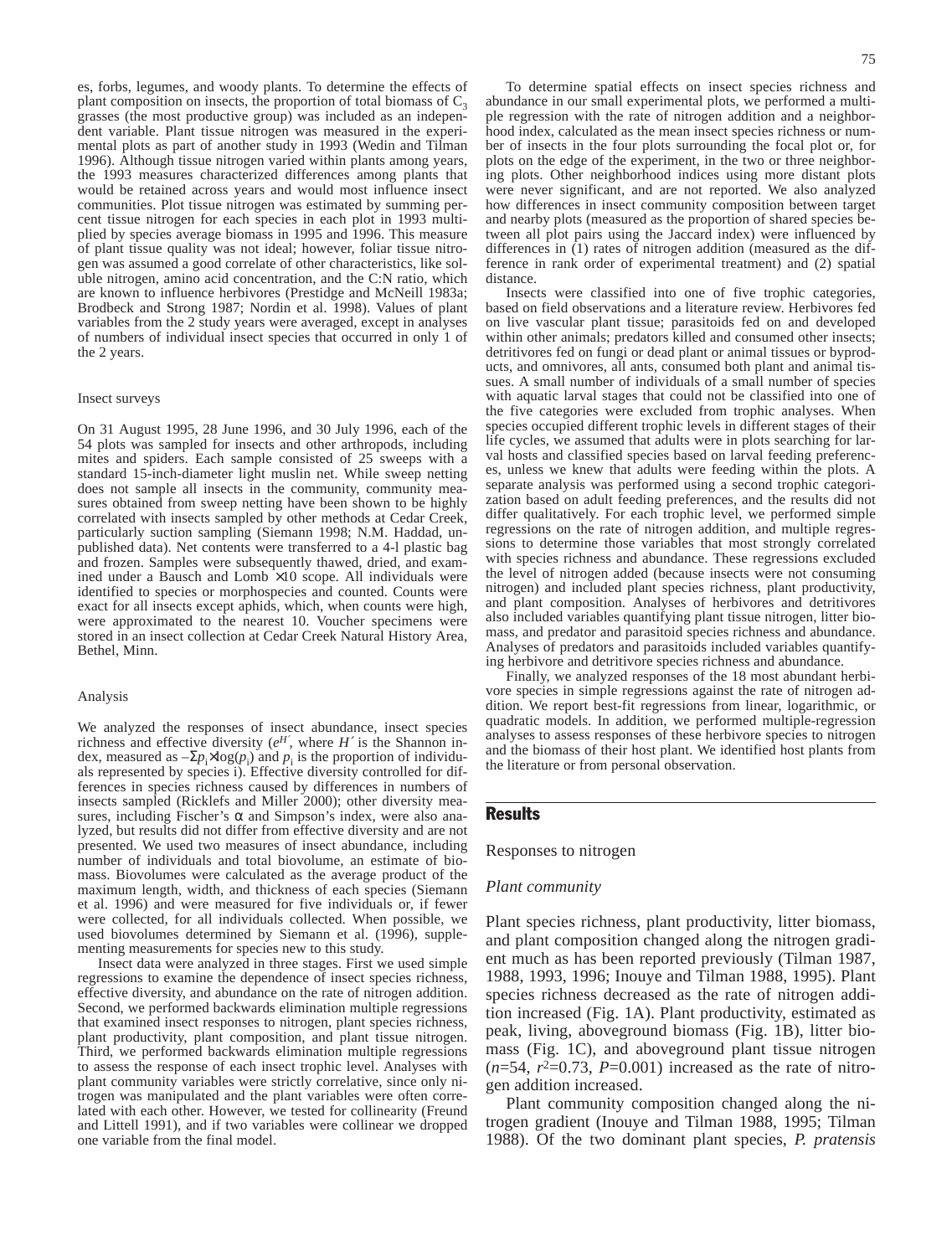



**Fig. 1A–F** Changes in vegetation along the nitrogen gradient (*x*-axis is the rate of nitrogen addition plus 1). Each *point* represents the average of data collected in 1995 and 1996. Patterns are similar to those reported previously (Tilman 1987, 1988; Inouye and Tilman 1988, 1995). Fitted curves are best fit linear, log, or quadratic (\*\* *P*<0.01, \*\*\* *P*<0.001)

reached its peak abundance at intermediate rates of nitrogen addition (Fig. 1D), and *A. repens* reached its peak abundance at high rates of nitrogen addition (Fig. 1E). The dominant grass species in control and low-nitrogen plots, *S. scoparium*, decreased in abundance with increasing rates of nitrogen addition (Fig. 1F), as did a forb, *A. azureus*, that was a host for several abundant herbivores.

## *Insect diversity*

In total, we collected 43,942 individual insects and terrestrial arthropods representing 554 species (Table 1). In plots where no nitrogen was added, insect species richness (ANOVA,  $n=12$ ,  $F=1.42$ ,  $P=0.26$ ) and the number of insects  $(n=12, F=0.00, P=1.00)$  did not differ significantly between plots with and without addition of other nutrients.

As the rate of nitrogen addition increased, total insect species richness significantly decreased (Fig. 2A). Because this relationship was found for two of three sampling dates when considered separately (*n*=54; June: *r*=–0.32, *P*=0.02; July: *r*=–0.16, *P*=0.23; August:  $r=-0.36$ ,  $P=0.007$ , data from the three dates were pooled for all further analyses. Effective insect diversity was strongly, negatively related to the logarithm of nitrogen added (Fig. 2B).

We detected spatial influences on diversity in our plots. Insect species richness was positively correlated with mean insect species richness in adjacent plots (Fig. 2C). When the rate of nitrogen addition and the neighborhood index were combined in a multiple regres-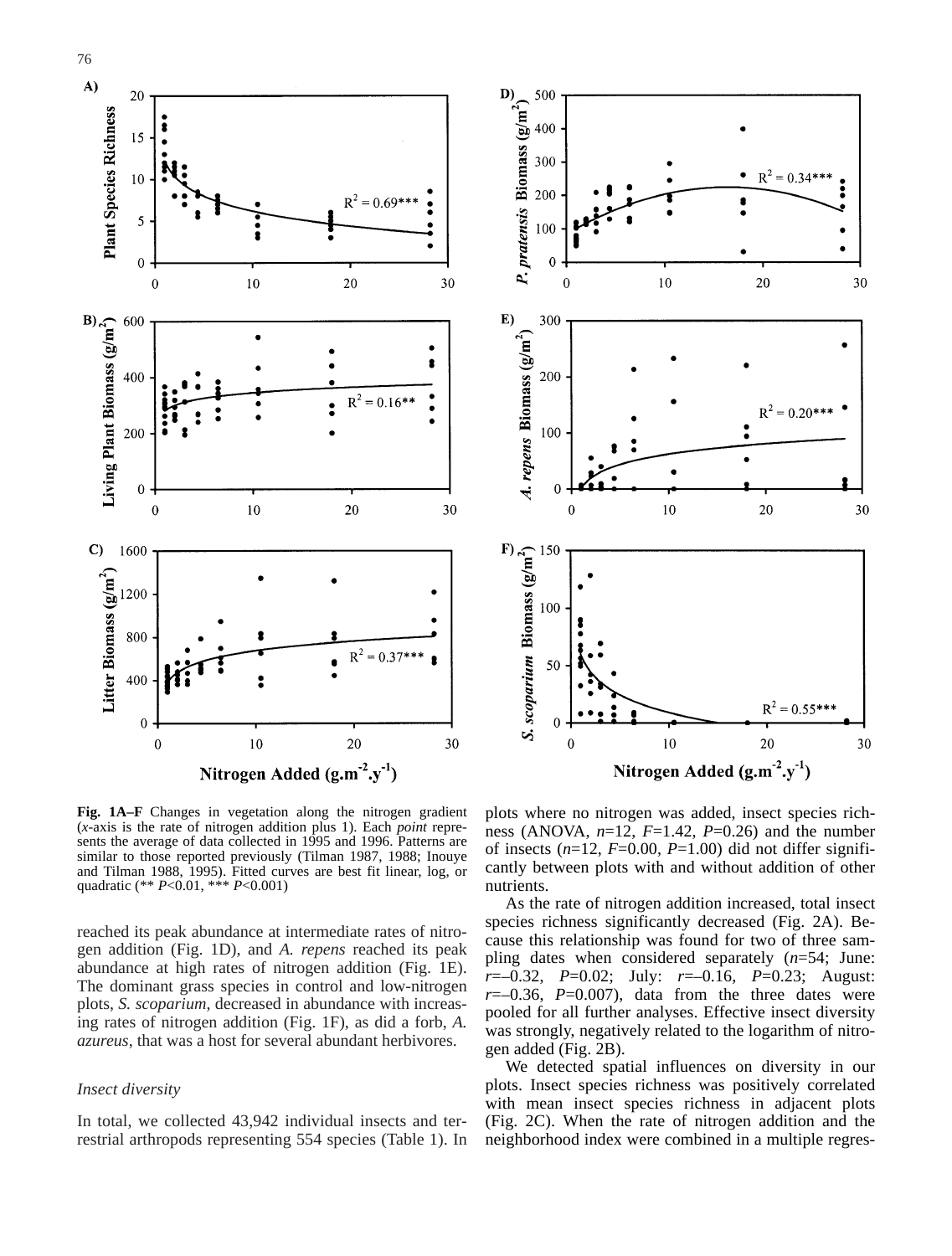

**Fig. 2** Linear regressions of insect species richness against the rate of nitrogen addition plus 1 ( $n=54$ ,  $P=0.001$ ,  $y=-0.52x+87.14$ ) (A); effective insect diversity  $(e^H)$  against the rate of nitrogen addition plus 1 (*n*=54, *P*=0.001, y=–4.06log*x*+22.12) (**B**), and insect species richness against the neighborhood index, calculated as the average species richness in the four adjacent plots (see diagram; *n*=54, *P*=0.001, *y*=0.84*x*+13.47) (**C**) (\*\*\**P*<0.001)

**Table 1** Insects collected during three samples of the nitrogen addition experiment

| Order         | Families | Species | Count  |  |
|---------------|----------|---------|--------|--|
| Araneida      | 13       | 33      | 543    |  |
| Collembola    |          | 2       | 8      |  |
| Ephemeroptera |          |         |        |  |
| Odonata       | 3        | 4       | 155    |  |
| Phasmida      |          |         | 5      |  |
| Orthoptera    | 4        | 19      | 703    |  |
| Hemiptera     | 11       | 44      | 1,512  |  |
| Homoptera     | 10       | 62      | 30,345 |  |
| Thysanoptera  |          | 7       | 684    |  |
| Neuroptera    |          | 2       | 30     |  |
| Coleoptera    | 19       | 59      | 443    |  |
| Diptera       | 44       | 127     | 3,925  |  |
| Lepidoptera   | 14       | 53      | 398    |  |
| Hymenoptera   | 34       | 140     | 5,190  |  |
| Total         | 157      | 554     | 43,942 |  |

sion, both were significant predictors of insect species richness (*n*=54, *F*=15.93, *r*2=0.38, *P*<0.001). In pairwise comparisons between plots, insect species composition diverged with larger differences in rates of nitrogen addition and with greater physical distances between plots. The proportion of shared species between plot pairs, measured by the Jaccard index, decreased with increasing differences between nitrogen treatments (*n*=1,430,  $r^2$ =0.20, *P*<0.001) and with increasing distances between plots  $(r^2=0.04, P<0.001)$ . In a multiple regression, both the difference in rate of nitrogen addition and distance between plots were significant predictors of the number of shared insect species (*F*=240.49, *r*2=0.25, *P*<0.001). The results of this regression should be interpreted cautiously, because the degrees of freedom are inflated by pairwise comparisons between all plots. Nevertheless, the effects of nitrogen on differences in insect community composition were stronger than the effects of distance.

Trophic-group responses to the nitrogen gradient varied. Herbivore and predator species richness decreased significantly as the rate of nitrogen addition increased (Fig. 3A,B). Detritivore species richness increased significantly as the rate of nitrogen addition increased (Fig. 3D). Parasitoid and omnivore species richness showed no relationship to the rate of nitrogen addition (Fig. 3C,E).

## *Insect abundances*

The number of insects and insect biovolume increased significantly with increasing rates of nitrogen addition (Fig. 4). As with insect species richness, this relationship was found for 2 of 3 months when considered separately (*n*=54; June: mean number of insects/plot=327.83,  $r=0.31$ ,  $P=0.02$ ; July: mean number of insects/plot= 301.39, *r*=0.35, *P*=0.01; August: mean number of insects/plot=186.30, *r*=0.11, *P*=0.42), and data were combined for all further analyses. One potential outlier was retained because removing it had no effect on the interpretation. There was no significant influence of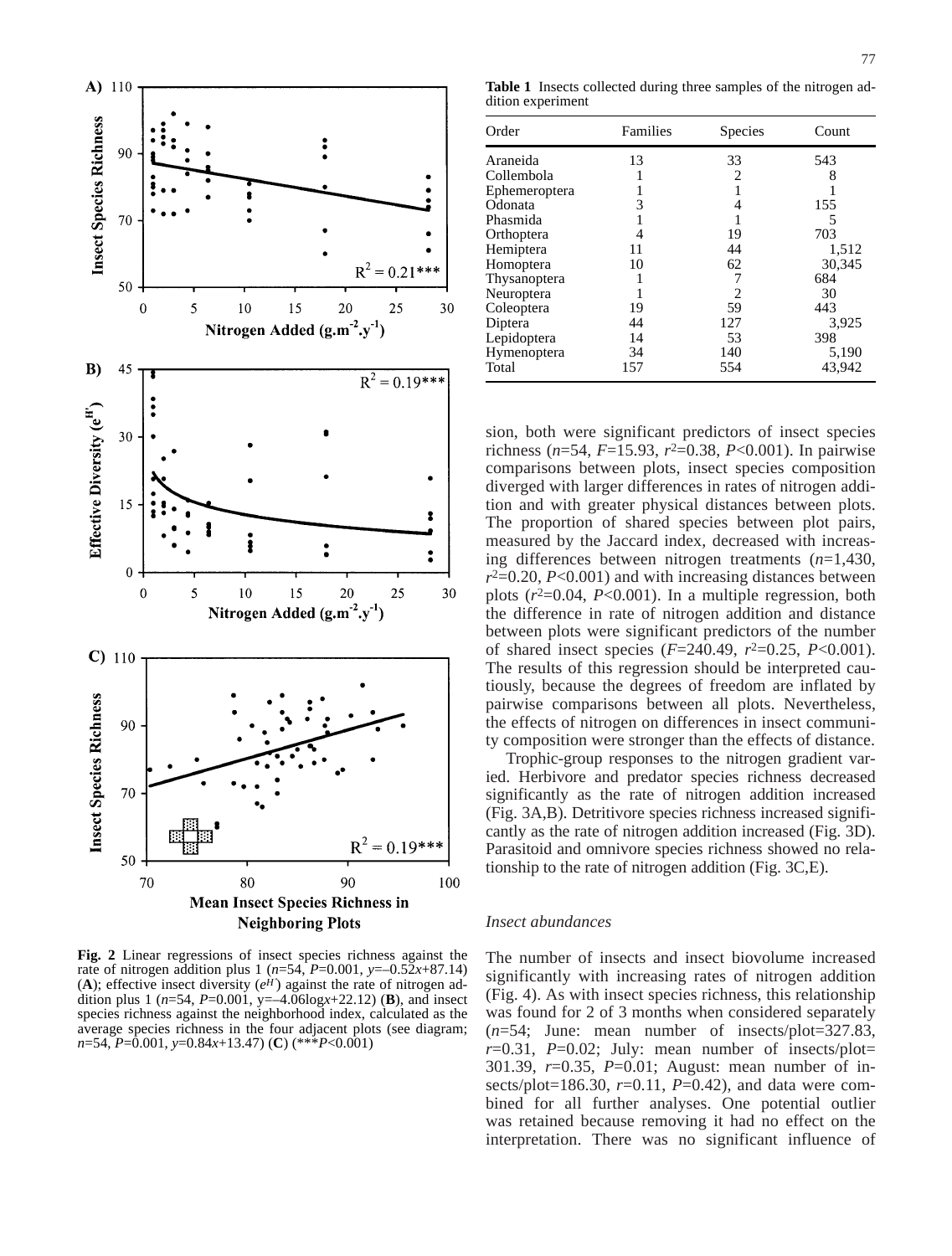



**Fig. 3** Species richness at each trophic level against rate of nitrogen addition plus 1: herbivores (*n*=54, *P*=0.001, *y*=–3.07log*x*+ 53.08) (**A**); predators (*n*=54, *P*=0.03, *y*=–0.0983*x*+13.926) (**B**); parasitoids (*n*=54, *P*=0.06) (**C**); detritivores (*n*=54, *P*=0.001, *y*=–0.52log*x*+87.14) (**D**); omnivores (*n*=54, *P*=0.29) (**E**) (\**P*<0.05, \*\*\**P*<0.001)

neighboring plots on insect abundances  $(n=54, r^2=0.06,$ *P*=0.07). As the rate of nitrogen addition increased, the abundance of herbivores and detritivores increased significantly, the abundance of parasitoids decreased significantly, and the abundance of predators and omnivores showed no relationship (Fig. 5). The 18 most abundant herbivores varied in their responses to the rate of nitrogen addition (Fig. 6; see below).

## Possible causes of nitrogen responses

We conducted multiple-regression analyses to gain insights into the most important factors influencing insect

community responses to the nitrogen gradient. Insect species richness was significantly, positively correlated with plant species richness (the proportion of  $C_3$  grasses remained in the final model, but was dropped due to collinearity; Table 2), but not with the rate of nitrogen addition, plant biomass, litter biomass, or plant tissue nitrogen. Effective insect diversity was significantly, positively correlated with plant species richness and litter biomass.

The number of insects was significantly, positively related to the rate of nitrogen addition, but not to plant species richness, plant biomass, litter biomass, the proportion of  $C_3$  grasses, or plant tissue nitrogen. Insect biovolume was significantly, negatively correlated with plant species richness, but not with the rate of nitrogen addition, plant biomass, litter biomass, the proportion of  $C_3$ grasses, or plant tissue nitrogen (Table 2).

We also conducted multiple-regression analyses on species richness and abundance at each trophic level. Herbivore species richness was significantly, negatively correlated with plant tissue nitrogen, but not with plant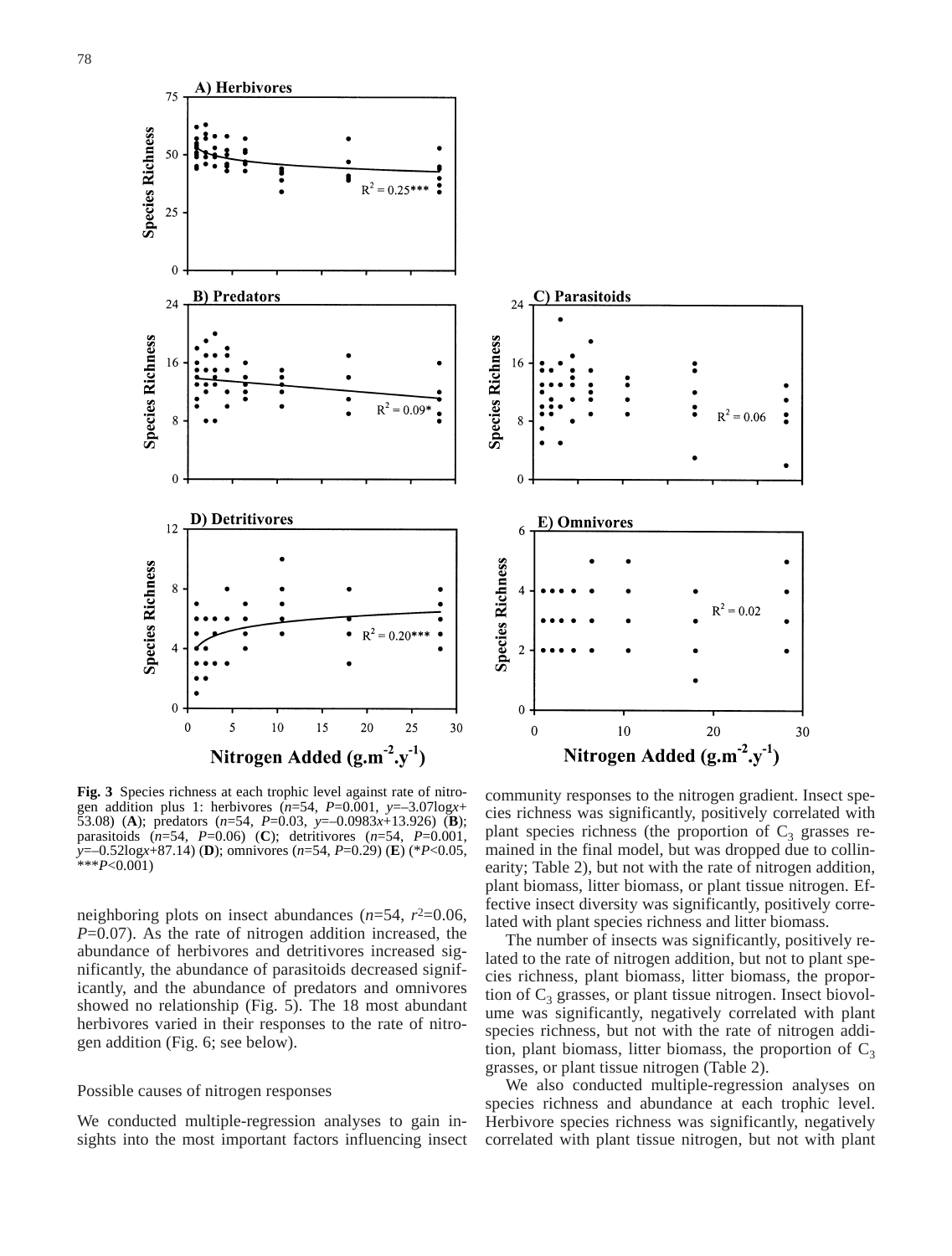| <b>Table 2</b> Results of backward<br>elimination multiple regression.                                                                                               | Independent                           | Dependent variables        |                               |                         |                     |  |
|----------------------------------------------------------------------------------------------------------------------------------------------------------------------|---------------------------------------|----------------------------|-------------------------------|-------------------------|---------------------|--|
| Values for retained variables<br>are parameter estimates<br>$(-$ variables that were not                                                                             | variables                             | Insect species<br>richness | Insect effective<br>diversity | Number of<br>insects    | Insect<br>biovolume |  |
| included in the final model)<br><sup>a</sup> Log(plant species richness)<br>b Dropped from final model due<br>to collinearity<br>$*P<0.05$ ; $*P<0.01$ ; $**P<0.001$ | Overall regression $r^2$<br>Intercept | $0.18***$<br>$65.40***$    | $0.33***$<br>$-8.55$ NS       | $0.14**$<br>$647.70***$ | $0.23***$           |  |
|                                                                                                                                                                      | Nitrogen                              |                            |                               | $23.01**$               |                     |  |
|                                                                                                                                                                      | Plant species richness                | 8.95***a                   | $1.96***$                     |                         | $-461.97***$        |  |
|                                                                                                                                                                      | Plant biomass                         |                            |                               |                         |                     |  |
|                                                                                                                                                                      | Litter biomass                        |                            | $0.01*$                       |                         |                     |  |
|                                                                                                                                                                      | Proportion $C_3$ grasses              | $_{\rm b}$                 |                               |                         |                     |  |
|                                                                                                                                                                      | Plant tissue nitrogen                 |                            |                               |                         |                     |  |



\**P*<0.05; \*\**P*<0.01; \*\*\**P*<0.001

**Fig. 4** Regressions of insect abundance against rate of nitrogen addition plus 1. Abundance was measured as number of individuals (*n*=54, *P*=0.005, *y*=23.02*x*+647.7) (**A**) and biovolume (*n*=54, *P*=0.001, *y*=1511.8log*x*+7,577.4) (**B**) (\*\**P*<0.01, \*\*\**P*<0.001)

species richness, plant biomass, litter biomass, the proportion of  $C_3$  grasses, or the species richness or abundance of predators and parasitoids (Table 3). Predator species richness was significantly, positively correlated with the diversity of herbivores and detritivores, but not with plant species richness, plant biomass, the proportion of  $C_3$  grasses, or herbivore and detritivore abundances. Parasitoid species richness was significantly, negatively correlated with plant biomass, but not with plant species richness, the proportion of  $C_3$  grasses, or herbivore and detritivore species richness or abundance. Detritivore species richness was significantly, negatively correlated with plant species richness and significantly, positively correlated with litter biomass, but was not correlated with plant biomass, the proportion of  $C_3$  grasses, plant tissue nitrogen, or the species richness or abundance of predators and parasitoids (Table 3).

Herbivore abundance was significantly, positively correlated with plant tissue nitrogen, but not with plant species richness, plant biomass, litter biomass, the proportion of  $C_3$  grasses, or the number of predators and parasitoids (Table 3). Predator abundance was not correlated with any variable that we measured. Parasitoid abundance was significantly, positively correlated with plant species richness, but not with plant biomass, the proportion of  $C_3$  grasses, or the diversity or abundance of herbivores and detritivores. Detritivore abundance was significantly, positively correlated with litter biomass and the number of predators and parasitoids, significantly, negatively correlated with plant species richness, and not correlated with plant biomass, litter biomass, or the proportion of  $C_3$  grasses.

In multiple regressions with the rate of nitrogen addition and host plant biomass, the abundances of 13 of the 18 most abundant species were significantly, positively related to the biomass of their host plant (host plants were known for only 15 of the species). Species that increased in abundance with increasing rates of nitrogen addition fed on  $C_3$  grass species that dominated highnitrogen plots (Fig. 6). The abundances of *Delphacodes* sp. (Homoptera: Delphacidae; *n*=54, *F*=22.65, *r*2=0.47, *P*=0.001), *Delphacodes campestris* (Homoptera: Delphacidae; *F*=6.95, *r*2=0.21, *P*=0.002), *Athysanus argentarius* (Homoptera: Cicadellidae; *F*=10.08, *r*2=0.28, *P*=0.001), and *Chorthippus curtipennis* (Orthoptera: Acrididae;  $F=3.82$ ,  $r^2=0.13$ ,  $P=0.028$ ) were positively dependent on *A. repens* biomass. The abundances of *Doratura stylata* (Homoptera: Cicadellidae; *F*=10.80, *r*2=0.30, *P*=0.001) and *Malloweia* sp. (Diptera: Chloropidae;  $F=8.31$ ,  $r^2=0.33$ ,  $P=0.001$ ) were positively dependent on *P. pratensis* biomass. The abundance of *Oscinella* sp. (Diptera: Chloropidae) was positively dependent on the abundance of both *P. pratensis* and *A. repens* (*F*=21.05, *r*2=0.56, *P*=0.001). However, two insects that fed on *P. pratensis* or *A. repens*, *Diplocolenus configuratus* (Homoptera: Cicadellidae; *F*=1.65, *r*2=0.09, *P*=0.19) and *Quantas sayi* (Homoptera: Cicadellidae; *F*=0.57,  $r^2=0.03$ ,  $P=0.64$ ), showed no significant relationship to host biomass.

Herbivores that decreased in abundance as the rate of nitrogen addition increased fed on forbs or  $C_4$  grasses (Fig. 6). Abundances of *Lygus* sp. (Homoptera: Miridae; *F*=4.02, *r*2=0.14, *P*=0.02), *Macrosteles fascifrons*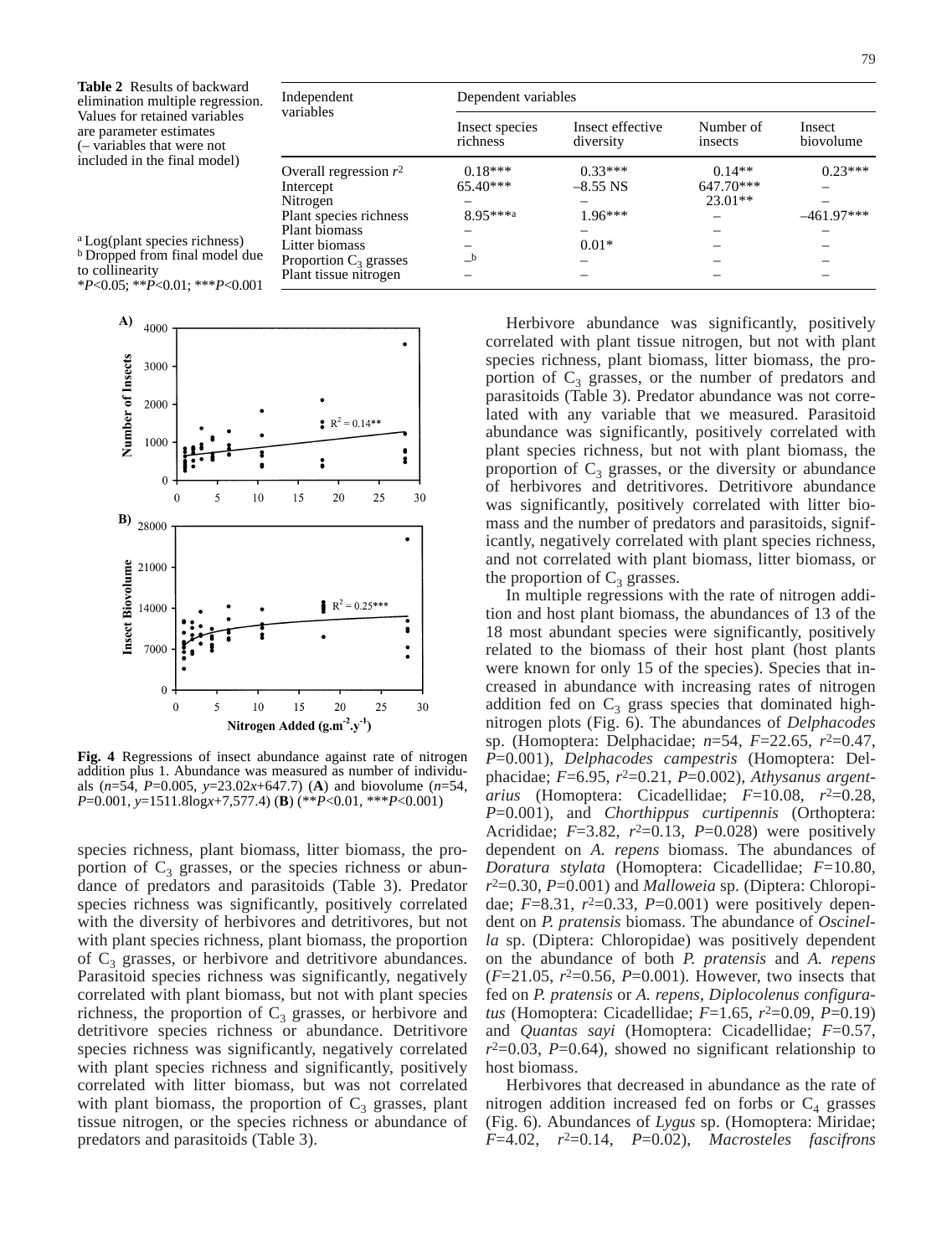**Fig. 5** Insect abundance at each trophic level against rate of nitrogen addition plus 1: herbivores (*n*=54, *P*=0.001, *y*=203.07log*x*+369.99) (**A**); predators (*n*=54, *P*=0.46) (**B**); parasitoids (*n*=54, *P*=0.001, *y*=–14.02log*x*+80.05) (**C**); detritivores (*n*=54, *P*=0.02, *y*=1.44log*x*+8.88) (**D**); omnivores (*n*=54, *P*=0.44, *y*=–0.56*x*+66.36) (**E**) (\**P*<0.05, \*\*\**P*<0.001)



**Table 3** Results of backward elimination multiple regression by trophic level. Values for retained variables are parameter estimates (– variables that were not included in the final model; blank cells indicate that a parameter was never entered in the regression)

| Independent Variables                         | Dependent variables        |             |                            |        |                            |            |                            |            |
|-----------------------------------------------|----------------------------|-------------|----------------------------|--------|----------------------------|------------|----------------------------|------------|
|                                               | Herbivores                 |             | Predators                  |        | Parasitoids                |            | Detritivores               |            |
|                                               | <b>Species</b><br>richness | Number      | <b>Species</b><br>richness | Number | <b>Species</b><br>richness | Number     | <b>Species</b><br>richness | Number     |
| Overall regression $r^2$                      | $0.33***$                  | $0.16**$    | $0.10*$                    |        | $0.10*$                    | $0.42***$  | $0.31***$                  | $0.45***$  |
| Intercept                                     | 62.38                      | $-66.59$ NS | 5.72 NS                    |        | $16.44***$                 | $-1.80$ NS | $5.33***$                  | 5.38 NS    |
| Plant species richness                        |                            |             |                            |        |                            | $4.28***$  | $-0.18*$                   | $-0.73***$ |
| Plant biomass                                 |                            |             |                            |        | $-0.01*$                   |            |                            |            |
| Litter biomass                                |                            |             |                            |        |                            |            | $0.002*$                   | $0.009***$ |
| Proportion $C_3$ grasses                      |                            |             |                            |        |                            |            |                            |            |
| Plant tissue nitrogen                         | $-9.14***$                 | 487.49**    |                            |        |                            |            |                            |            |
| Herbivore and detritivore<br>species richness |                            |             | $0.14*$                    |        |                            |            |                            |            |
| Predator and parasitoid<br>species richness   |                            |             |                            |        |                            |            |                            |            |
| Number of herbivore<br>and detritivores       |                            |             |                            |        |                            |            |                            |            |
| Number of predators<br>and parasitoids        |                            |             |                            |        |                            |            |                            | $0.11***$  |

\**P*<0.05, \*\**P*<0.01, \*\*\**P*<0.001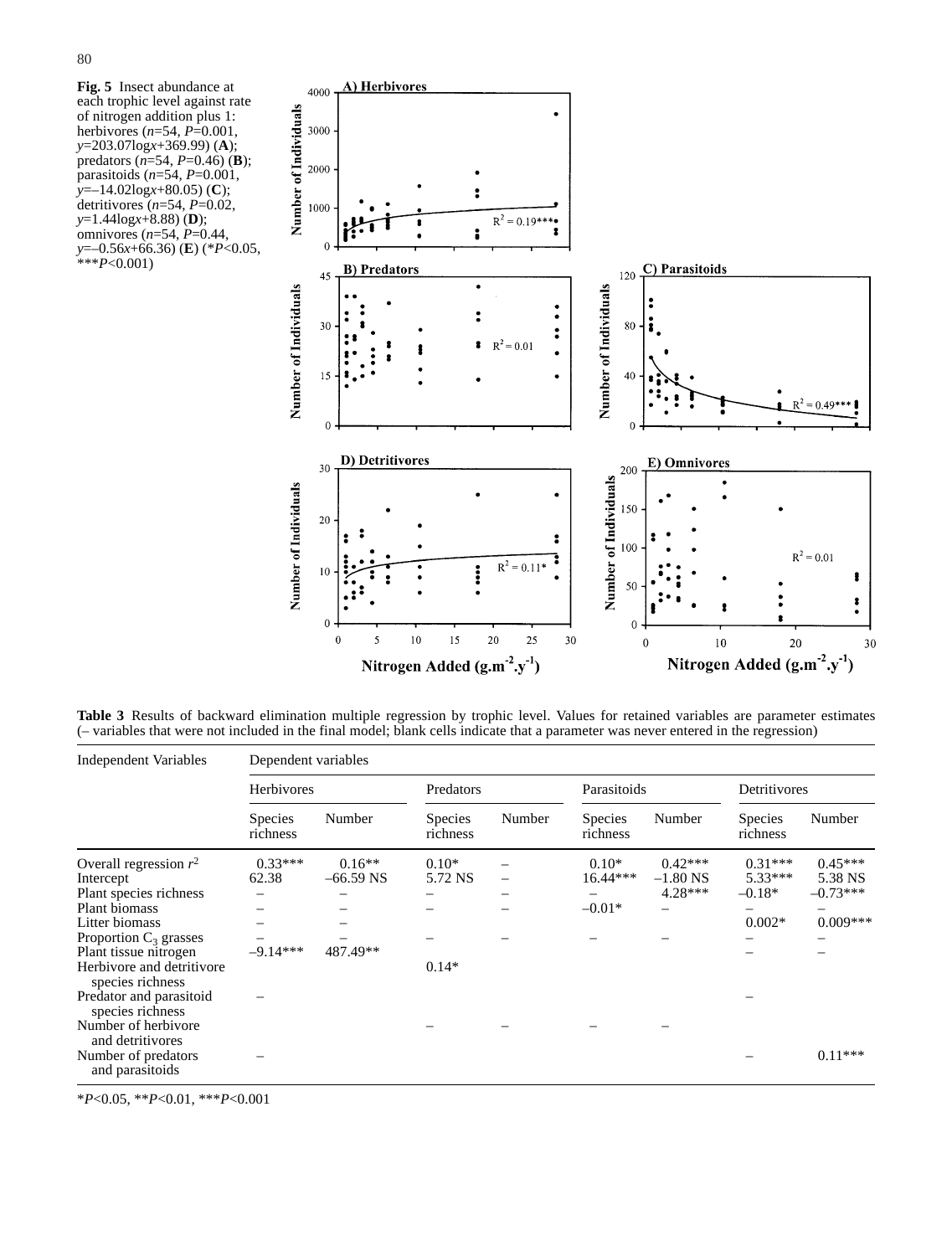

**Fig. 6** Abundances of the 18 most abundant herbivores against rate of nitrogen addition plus 1 ( $n=54$  for all graphs). Graphs are presented in order of species abundance. Species whose names are

marked *+* were significantly, positively correlated with the abundance of their host plant. Fitted curves are best fit linear, log, or quadratic (\**P*<0.05, \*\**P*<0.01, \*\*\**P*<0.001)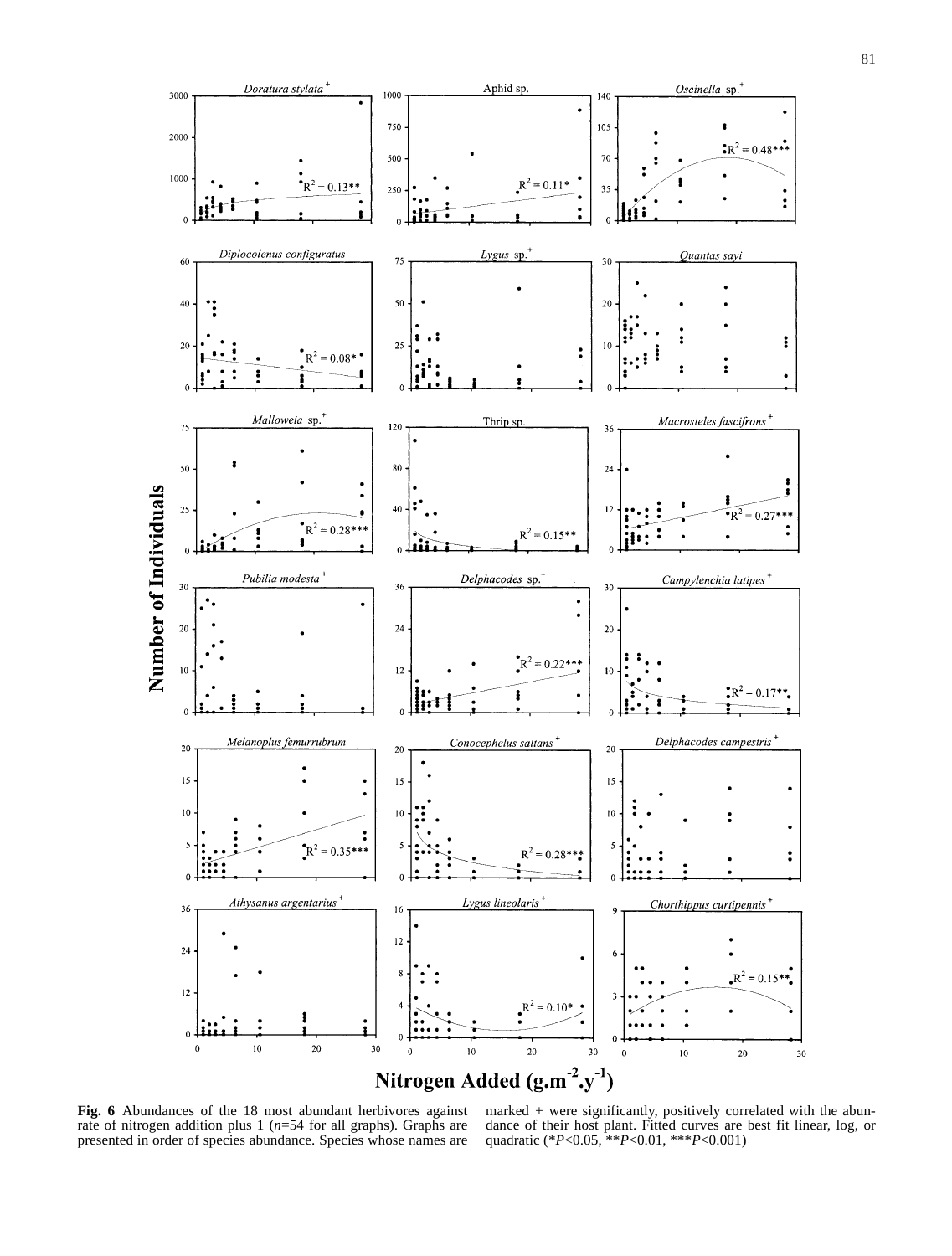(Homoptera: Cicadellidae; *F*=12.46, *r*2=0.33, *P*=0.001), *Campylenchia latipes* (Homoptera: Membracidae; *F*=7.37, *r*2=0.22, *P*=0.002) and *Lygus lineolaris* (Homoptera: Miridae;  $F=3.36$ ,  $r^2=0.12$ ,  $P=0.04$ ) were positively dependent on *A. azureus* biomass. The abundance of *Pubilia modesta* (Homoptera: Membracidae) was positively dependent on *A. ludoviciana* biomass (measured in 1995; *F*=3.27, *r*2=0.11, *P*=0.05). The abundance of *Conocephalus saltans* (Orthoptera: Tettigoniidae; *F*=12.58,  $r^2$ =0.33,  $P$ =0.001) was positively dependent on *S. scoparium* biomass.

# **Discussion**

Human domination of the nitrogen cycle has greatly increased rates of nitrogen deposition, contributing to the simplification of terrestrial and aquatic ecosystems (Vitousek et al. 1997). This study, based on data collected after 14 years of nitrogen addition, shows that insect communities respond to nitrogen deposition much as plant communities do, resulting in lower total insect species richness and higher insect numbers and biomass.

Nitrogen loading and insect species richness

Our result that nitrogen loading decreases insect species richness is consistent with two related conclusions from other studies: (1) at moderate to high levels of nitrogen addition, plant species richness decreases (Bakelaar and Odum 1978; Tilman 1988, 1993, 1996; Theodose and Bowman 1997) and (2) insect species richness is positively related to plant species richness (Murdoch et al. 1972; Nagel 1979; Szentkiralyi and Kozar 1991; Siemann et al. 1998; Knops et al. 1999). This result contrasts with previous short-term studies that report a positive relationship between nitrogen supply rate and insect species richness (Hurd et al. 1971; Hurd and Wolf 1974; Kirchner 1977; Sedlacek et al. 1988; Siemann 1998). At Cedar Creek, a 2-year study that separated the effects of plant species richness and plant productivity found that insect species richness was negatively correlated with plant species richness, although indirect effects may have hidden a positive relationship between plant species richness and insect species richness (Siemann 1998). However, nutrient addition has both short- and long-term effects on plant species richness. Nitrogen addition initially either does not change or increases plant species richness (e.g., Carson and Barrett 1988; Goldberg and Miller 1990), while long-term nitrogen addition consistently decreases plant species richness (discussed in Tilman 1993). Studies in which insect data were gathered 2–3 years after nitrogen manipulations reported an initial increase in insect species richness followed by little to no increase in subsequent years (Hurd and Wolf 1974; Kirchner 1977). Although we found the impact of nitrogen on insects to be much lower than on plants, our results demonstrate that 14 years of nitrogen loading reduced both plant species and insect species richness.

Because of the small size of the experimental plots and of the potential for spatial gradients to confound observed effects on insect species richness, we controlled for "spillover effects" from neighboring plots. Spatial effects were only weakly evident beyond immediately adjacent plots. Differences in insect species composition between all plots, even adjacent ones, were large (overlap in insect species composition between plots was typically less than 35%). Moreover, differences in species composition increased more strongly as differences in nitrogen treatments increased, strengthening our conclusion that our observed response of insect species richness was caused by nitrogen addition and was not confounded by the proximity of plots.

To test the hypothesis that nitrogen loading decreases plant species richness, which decreases insect species richness, we included nitrogen supply rate, plant species richness, plant productivity, plant composition, and plant tissue nitrogen as independent variables in analyses of insect species richness (Table 2). We emphasize that these results are strictly correlative, since we did not directly manipulate any aspect of the plant community. In addition, nitrogen supply, plant species richness, plant composition, and plant tissue nitrogen were highly correlated, and in one case (the model of total insect species richness), the proportion of  $C_3$  grasses was removed from the final model due to collinearity. However, the best correlate of insect species richness and effective insect diversity, as determined by backward regression, was plant species richness.

Although herbivore and predator species richness did decrease in response to nitrogen addition, not all trophic groups showed negative responses to the rate of nitrogen addition. Detritivore species richness increased as nitrogen loading increased, and was positively correlated with litter biomass (but negatively correlated with plant species richness; Table 3). In part, the small magnitude of the response of total insect species richness along the nitrogen gradient may have been caused by the opposing responses of different trophic levels to nutrient loading.

In our analyses, *r*<sup>2</sup> values were generally low, suggesting that other factors, such as unmeasured effects of nitrogen addition on plant quality other than foliar nitrogen, changes in plant structural diversity (Lawton 1983), unquantified effects of predators (Siemann 1998), or the presence of transient species, may have influenced insect species richness. Plots with higher plant species richness were much more visually complex than plots with low plant species richness, which were often uniform mats of one to two plant species. Although we observed a direct correlation between the diversity of herbivores and detritivores and predator diversity, nitrogen addition may have had additional indirect effects on herbivores through predators (Siemann 1998). Our results do not preclude top-down effects; however, we did not detect them in our analyses that included predator and parasitoid abundance as an independent variable. Mobile, tran-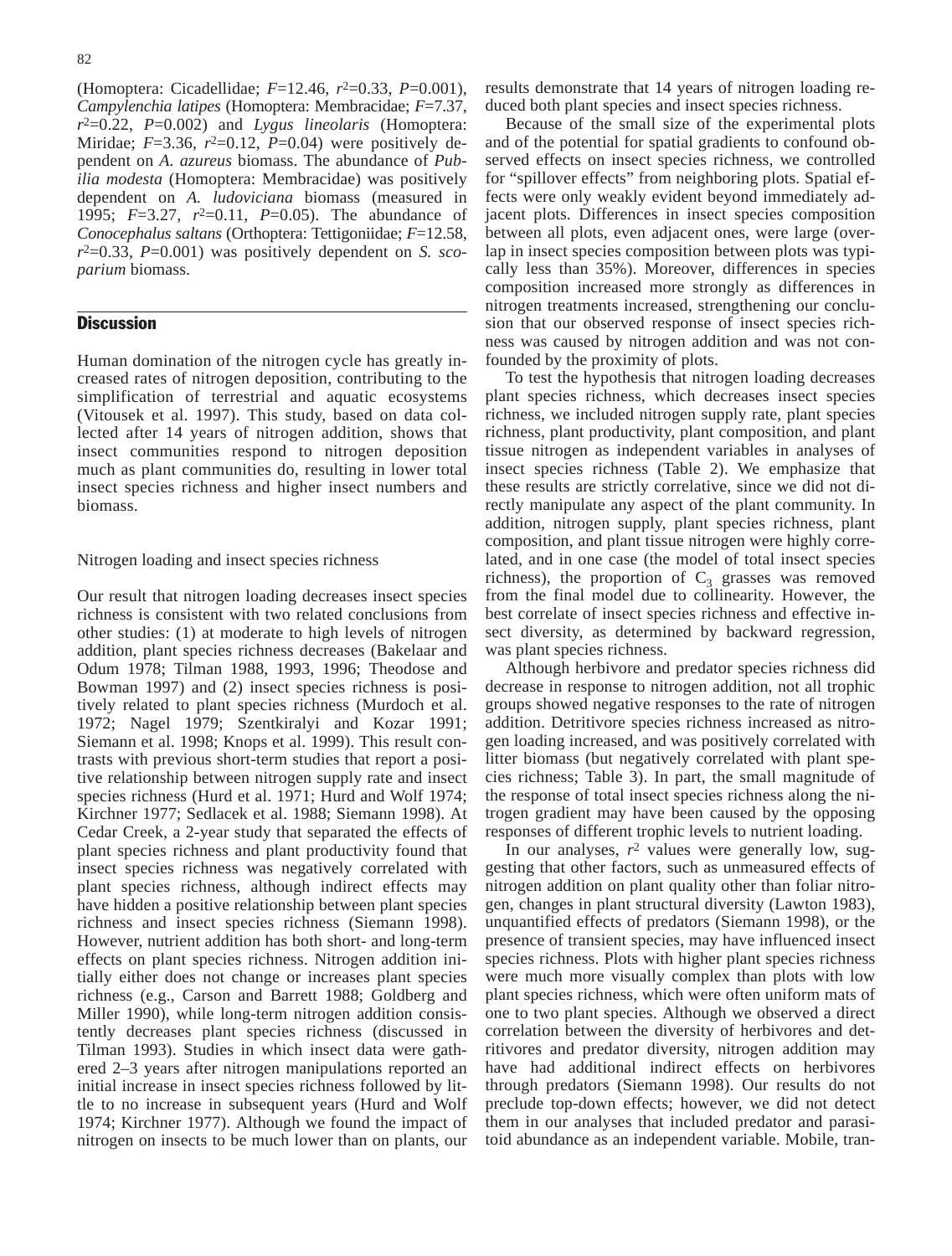sient species (such as the one Ephemeroptera) were counted in plots and may have inflated measures of insect species richness and abundance, and increased variance in insect community responses to nitrogen addition. However, these species probably did not influence our interpretation, because they were either not targeting resources in the plots (and could be assumed to have a similar affect on all plots), or were targeting specific treatments and thus should be considered among the responses to nitrogen addition.

## Nitrogen loading and insect abundances

The positive response of insect abundances to long-term nitrogen loading was consistent with previous, shortterm studies that also reported increased abundances (Hurd et al. 1971; Hurd and Wolf 1974; Kirchner 1977; Sedlacek et al. 1988; Siemann 1998). The number of insects was positively correlated with the rate of nitrogen addition, and insect biovolume was negatively correlated with plant species richness. Changes in insect numbers were driven primarily by herbivore abundances, which were positively correlated with plant tissue nitrogen. A positive relationship between herbivore abundance and plant tissue nitrogen (or other measures of plant quality related to nitrogen, such as plant soluble nitrogen, and amino acid concentration) has been found for many species (Mattson 1980; Scriber 1984), particularly homopterans (Prestidge 1982; Prestidge and McNeill 1983b; Spencer and Port 1988), which were among the species that showed the strongest, positive responses to nitrogen in this study (Fig. 6). The negative relationship between plant species richness and total insect biovolume agrees with numerous studies that have demonstrated negative correlations between total herbivore abundance (especially the abundance of insect pests) and plant diversity (e.g., Pimentel 1961; Tahvanainen and Root 1972; Root 1973; Andow 1991). The positive correlation between parasitoid abundances and plant species richness may have been caused by greater availability of nectar resources or higher abundances of host species in diverse plots (Russell 1989; Andow 1991; Siemann 1998). We found no evidence for direct effects of predators and parasitoids limiting herbivore abundances.

Changes in plant community composition may have contributed to higher insect abundances in high-nitrogen plots.  $C_3$  grasses dominated total biomass in highnitrogen plots and, because of their high tissue quality, they are often more palatable than  $C_4$  grasses or nonleguminous forbs that dominated low-nitrogen plots (Caswell et al. 1973). The effects of plant composition were demonstrated by changes in the abundances of dominant herbivore species along the nitrogen gradient. Nearly three-quarters of the most abundant species were positively dependent on the biomass of their host plant. Although the responses of individual insects varied, the positive relationship between total insect community abundance and nitrogen addition was dominated by the positive responses of the three most numerous species, and by one of the largest species, *Melanoplus femurrubrum*, a grasshopper (Fig. 6).

This study showed that long-term nitrogen addition may impact the entire food chain. At higher rates of nitrogen addition, plant species richness decreased, plant productivity increased, plant tissue nitrogen increased, and plant composition shifted from  $C_4$  to  $C_3$  grasses. These and perhaps other changes in the plant community may have contributed to lower herbivore species richness and higher herbivore abundances. Changes in the plant community and in herbivore and detritivore species richness, in turn, likely contributed to decreases in predator species richness and parasitoid abundance. Although the impact of nitrogen loading on insect communities was weaker than on plant communities, the results of this study confirm for insects what has been demonstrated for plants and aquatic ecosystems – that long-term nutrient loading leads to simplified communities.

**Acknowledgements** We thank E. Siemann for use of his trophic categorizations and data on species biovolumes. B. Foster, S. Harpole, A. Joern, J. Knops, C. Lehman, S. Naeem, J. Pechmann, M. Ritchie, T. Sisk, A. Symstad, D. Wall, and the J. Trexler laboratory provided helpful comments on the manuscript. This work was supported by NSF-LTER grant DEB-9411972 and by a grant from the Andrew Mellon Foundation to D. Tilman.

## **References**

- Aerts R, Berendse F (1988) The effect of increased nutrient availability on vegetation dynamics in wet heathlands. Vegetatio 76:63–69
- Andow DA (1991) Vegetational diversity and arthropod population response. Annu Rev Entomol 36:561–586
- Bakelaar RG, Odum EP (1978) Community and population level responses to fertilization in an old-field ecosystem. Ecology 59:660–665
- Brodbeck B, Strong D (1987) Amino acid nutrition of herbivorous insects and stress to host plants. In: Barbosa P, Schultz JC (eds) Insect outbreaks. Academic Press, New York, pp 347–364
- Carpenter SR, Caraco NF, Correll DL, Howarth RW, Sharpley AN, Smith VH (1998) Nonpoint pollution of surface waters with phosphorus and nitrogen. Ecol Appl 8:559–568
- Carson WP, Barrett GW (1988) Succession in old-field plant communities: effects of contrasting types of nutrient enrichment. Ecology 69:984–994
- Caswell H, Reed F, Stephenson SN, Werner PA (1973) Photosynthetic pathways and selective herbivory: a hypothesis. Am Nat 107:465–480
- Freund RJ, Littell RC (1991) SAS system for regression, 2nd edn. SAS, Cary, NC
- Goldberg DE, Miller TE (1990) Effects of different resource additions on species diversity in an annual plant community. Ecology 71:213–225
- Huenneke LF, Hamburg SP, Koide R, Mooney HA, Vitousek PM (1990) Effects of soil resources on plant invasion and community structure in Californian serpentine grassland. Ecology 71:478–491
- Hurd LE, Wolf LL (1974) Stability in relation to nutrient enrichment in arthropod consumers of old-field successional ecosystems. Ecol Monogr 44:465–482
- Hurd LE, Mellinger MV, Wolf LL, McNaughton SJ (1971) Stability and diversity in three trophic levels in terrestrial successional ecosystems. Science 173:1134–1136